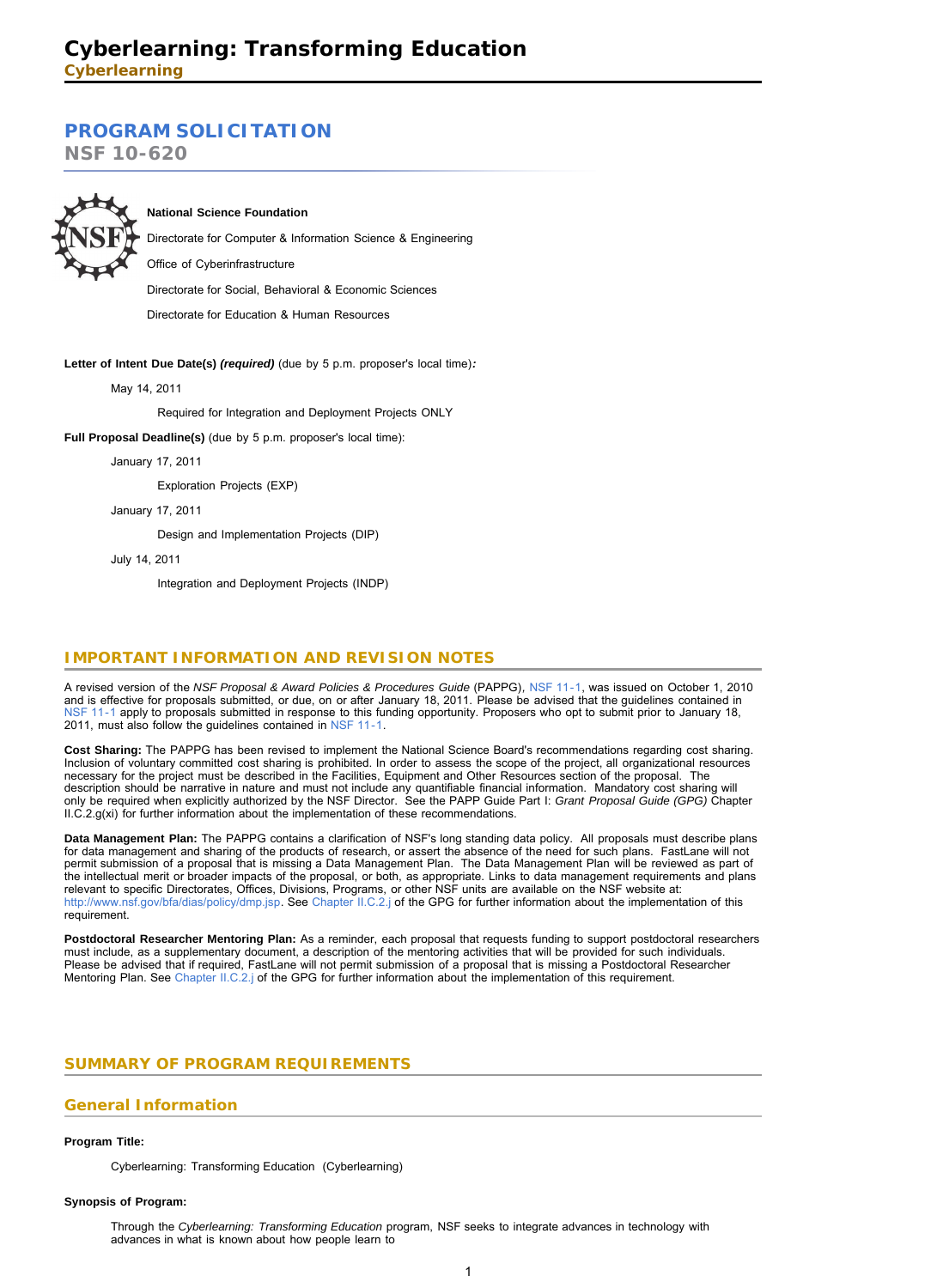- better understand how people learn with technology and how technology can be used productively to help people learn, through individual use and/or through collaborations mediated by technology;
- better use technology for collecting, analyzing, sharing, and managing data to shed light on learning, promoting learning, and designing learning environments; and
- design new technologies for these purposes, and advance understanding of how to use those technologies and integrate them into learning environments so that their potential is fulfilled.

Of particular interest are technological advances that allow more personalized learning experiences, draw in and promote learning among those in populations not currently served well by current educational practices, allow access to learning resources anytime and anywhere, and provide new ways of assessing capabilities. It is expected that Cyberlearning research will shed light on how technology can enable new forms of educational practice and that broad implementation of its findings will result in a more actively-engaged and productive citizenry and workforce.

#### **Cognizant Program Officer(s):**

- Janet Kolodner, CISE, 1125, telephone: (703) 292-8930, email: [jkolodne@nsf.gov](mailto:jkolodne@nsf.gov)
- Gregg Solomon, EHR, 855, telephone: (703) 292-8333, email: [gesolomo@nsf.gov](mailto:gesolomo@nsf.gov)
- Brett Pelham, SBE, 955, telephone: (703) 292-7878, email: [bpelham@nsf.gov](mailto:bpelham@nsf.gov)
- Joan Peckham, OCI, 1145, telephone: (703) 292-7344, email: [jpeckham@nsf.gov](mailto:jpeckham@nsf.gov)

#### **Applicable Catalog of Federal Domestic Assistance (CFDA) Number(s):**

- 47.070 --- Computer and Information Science and Engineering
- 47.075 --- Social Behavioral and Economic Sciences
- 47.076 --- Education and Human Resources
- 47.080 --- Office of Cyberinfrastructure

## **Award Information**

#### **Anticipated Type of Award:** Standard Grant or Continuing Grant

**Estimated Number of Awards:** 24 to 34 awards will be made, contingent on the availability of funds.

**Anticipated Funding Amount:** \$30,000,000 Contingent upon availability of funds, up to \$30 million will be available in FYs 2011 and 2012 combined to fund proposals submitted in response to this solicitation. The intention is to fund 14 to 18 EXPs, 7 to 12 DIPs, and 2 to 4 INDPs. It is expected that another solicitation during FY 2012 will request additional research proposals and Resource Network proposals.

# **Eligibility Information**

#### **Organization Limit:**

None Specified

#### **PI Limit:**

None Specified

 **Limit on Number of Proposals per Organization:**

None Specified

#### **Limit on Number of Proposals per PI:** 3

An individual may participate as PI or Co-PI in no more than three (3) proposals: **at most,** *two (2)* proposals in the Exploratory (EXP) and Design and Implementation (DIP) categories combined, and **at most,** *one (1)* proposal submitted in response to this solicitation in the Integration and Deployment Project category. *These eligibility* conditions will be strictly enforced. In the event that an individual exceeds this limit, proposals will be<br>accepted based on earliest date and time of proposal submission. Proposals that exceed the limit will be returned without review. *No exceptions will be made.*

# **Proposal Preparation and Submission Instructions**

#### **A. Proposal Preparation Instructions**

- **Letters of Intent:** Submission of Letters of Intent is required for Integration and Deployment Projects ONLY. Please see the full text of this solicitation for further information.
- **Preliminary Proposal Submission:** Not Applicable
- **Full Proposals:**
	- Full Proposals submitted via FastLane: NSF Proposal and Award Policies and Procedures Guide, Part I: Grant Proposal Guide (GPG) Guidelines apply. The complete text of the GPG is available electronically on the NSF website at: [http://www.nsf.gov/publications/pub\\_summ.jsp?ods\\_key=gpg](http://www.nsf.gov/publications/pub_summ.jsp?ods_key=gpg).
	- Full Proposals submitted via Grants.gov: NSF Grants.gov Application Guide: A Guide for the Preparation and Submission of NSF Applications via Grants.gov Guidelines apply (Note: The NSF Grants.gov Application Guide is available on the Grants.gov website and on the NSF website at: [http://www.nsf.gov/publications/pub\\_summ.jsp?ods\\_key=grantsgovguide\)](http://www.nsf.gov/publications/pub_summ.jsp?ods_key=grantsgovguide)

#### **B. Budgetary Information**

**Cost Sharing Requirements:** Inclusion of voluntary committed cost sharing is prohibited.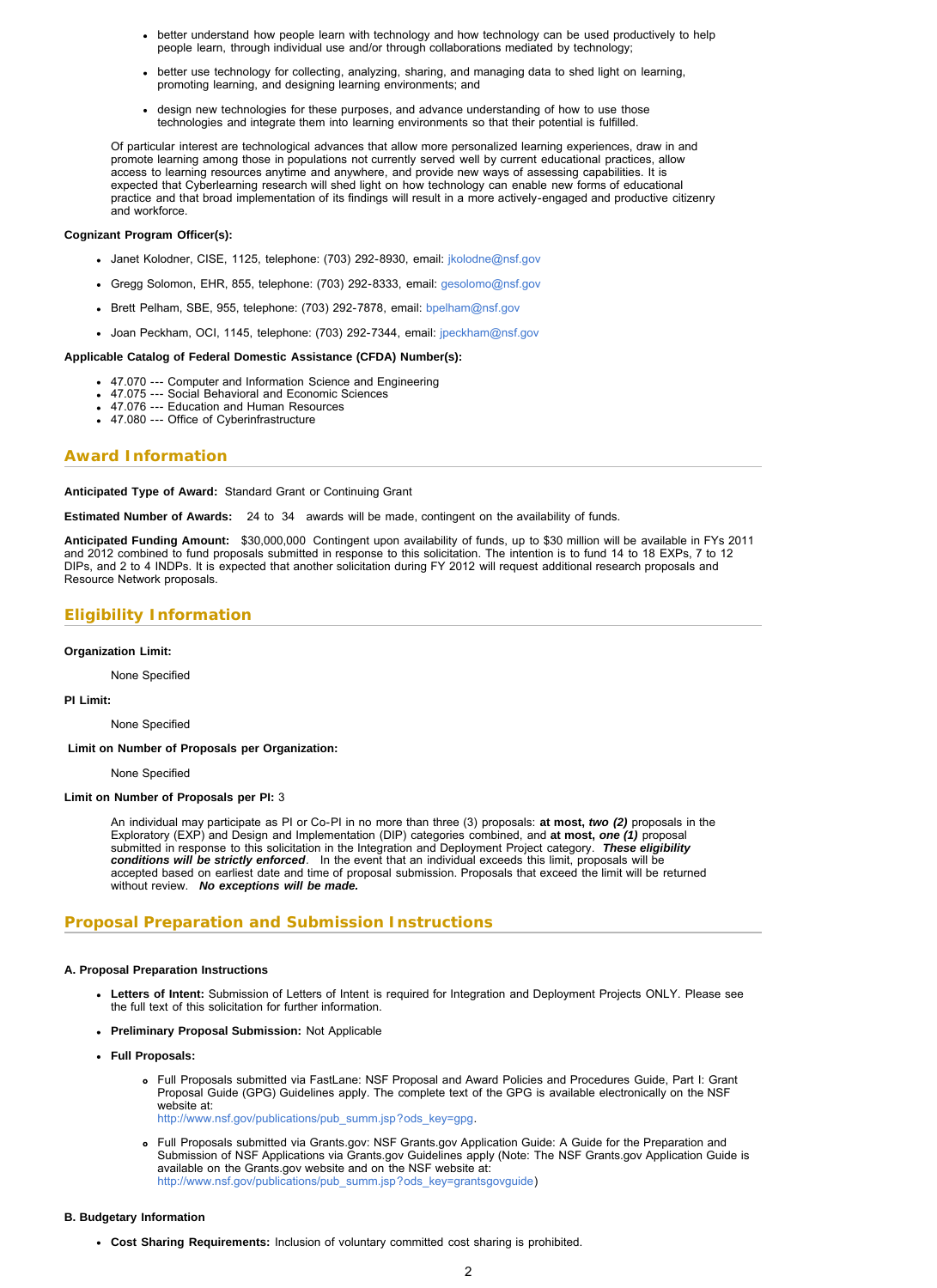- **Indirect Cost (F&A) Limitations:** Not Applicable
- **Other Budgetary Limitations:** Not Applicable

#### **C. Due Dates**

**Letter of Intent Due Date(s)** *(required)* (due by 5 p.m. proposer's local time)*:*

May 14, 2011

Required for Integration and Deployment Projects ONLY

**Full Proposal Deadline(s)** (due by 5 p.m. proposer's local time):

January 17, 2011

Exploration Projects (EXP)

January 17, 2011

Design and Implementation Projects (DIP)

July 14, 2011

Integration and Deployment Projects (INDP)

# **Proposal Review Information Criteria**

**Merit Review Criteria:** National Science Board approved criteria. Additional merit review considerations apply. Please see the full text of this solicitation for further information.

## **Award Administration Information**

**Award Conditions:** Standard NSF award conditions apply.

<span id="page-2-0"></span>**Reporting Requirements:** Standard NSF reporting requirements apply.

# **TABLE OF CONTENTS**

**[Summary of Program Requirements](#page-0-0)**

- I. **[Introduction](#page-2-1)**
- II. **[Program Description](#page-3-0)**
- III. **[Award Information](#page-5-0)**
- IV. **[Eligibility Information](#page-5-1)**
- V. **[Proposal Preparation and Submission Instructions](#page-5-2)**
	- A. [Proposal Preparation Instructions](#page-5-2)
	- B. [Budgetary Information](#page-7-0)
	- C. [Due Dates](#page-7-1)
	- D. [FastLane/Grants.gov Requirements](#page-7-2)
- VI. **[NSF Proposal Processing and Review Procedures](#page-7-3)** A. [NSF Merit Review Criteria](#page-8-0)
	- B. [Review and Selection Process](#page-8-1)
- VII. **[Award Administration Information](#page-8-2)**
	- A. [Notification of the Award](#page-9-0)
		- B. [Award Conditions](#page-9-1) C. [Reporting Requirements](#page-9-2)
		-

VIII. **[Agency Contacts](#page-9-3)**

IX. **[Other Information](#page-10-0)**

# <span id="page-2-1"></span>**I. INTRODUCTION**

Amplifying, expanding, and transforming opportunities people have for learning, and better drawing in, motivating, and engaging young learners are among society's central challenges. Engaging actively as a citizen and productively in the workforce requires understanding a vast variety of concepts and the ability to collaborate, learn, solve problems, and make decisions. Whether learning is facilitated in school or out of school, and whether learners are youngsters or adults, to develop such knowledge and capabilities, learners must be motivated to learn, actively engage over the long term in learning activities, and put forth sustained cognitive and social effort.

Research supported by the *Cyberlearning* program will explore the opportunities for learning made possible by new technologies,<br>how to help learners capitalize on those opportunities, new practices that are made possible using technology to promote deep and lasting learning of content, practices, skills, attitudes, and/or dispositions needed for engaged<br>and productive citizenship. Cyberlearning research will marry what is known about how p and communications technologies to advance understanding of how to cultivate a citizenry that engages productively in learning both in and out of school and throughout a lifetime; and that possesses the knowledge, knowledge building, collaboration and reasoning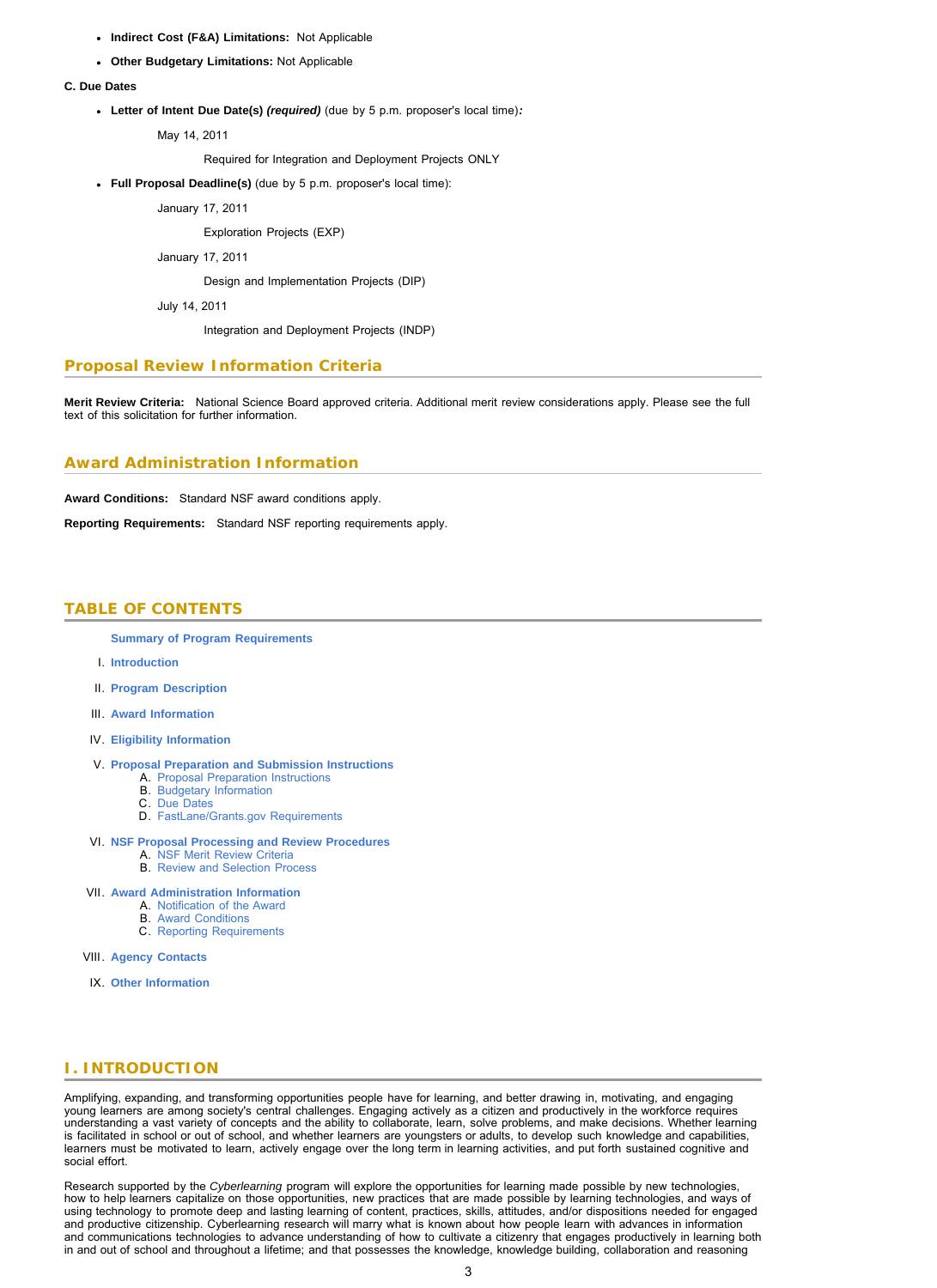# <span id="page-3-0"></span>**II. PROGRAM DESCRIPTION**

The goals of the Cyberlearning program are:

- To better understand how people learn with technology and how technology can be used productively to help people learn, through individual use and/or through collaborations mediated by technology;
- To better use technology for collecting, analyzing, sharing, and managing data to shed light on learning, promoting learning, and designing learning environments; and
- To design new technologies for these purposes, and advance understanding of how to use those technologies and integrate them into learning environments so that their potential is fulfilled.

The program will fund projects that explore opportunities for learning made possible by new technologies, how to help learners capitalize on those opportunities, new practices that are made possible by learning technologies, and ways of using technology to promote deep and lasting learning of content, practices, skills, attitudes, and/or dispositions needed for engaged and productive citizenship. Every project should therefore seek to answer questions about how to better promote learning, how to promote better learning, or how learning happens in technology-rich environments (including exploring relationships between people and technology that result in productive learning and access provided with technology to learning resources, such as data and scientific information). Each project should also focus, concurrently, on innovative technology design, ways of coherently integrating technologies for learning, and/or the integration of such technology into targeted learning environments. Especially sought are projects in which technology allows the tailoring of learning experiences to special needs and interests of groups or individuals, as well as ways in which technology allows expanding education beyond classroom settings. Proposed research and innovations should be grounded in theories of and the literatures on learning and education.

Proposed cyberlearning technological innovations cannot be explored - much less effect transformations on learning - without being substantively integrated into authentic learning environments, taking into account the affordances (opportunities offered) and<br>constraints of the environment, including the capabilities, needs, and goals of agents in the e available, and the physical space. Concomitantly, integration of technologies into learning environments may change those<br>environments, prompting a need to understand, predict, and design for those changes. Indeed, it is designs and some ways of integrating technology into learning environments may challenge conventional educational practices.

Research should be situated in one or more of the real-world contexts in which people can learn (including formal or informal environments, traditional and non-traditional environments for learning, and individual and collaborative learning settings). Projects should take into account both theoretical and practical issues, focusing on new directions while, at the same time, taking into account a future in which research outcomes inform implementations on broader and larger scales. It is expected that all projects will advance understanding about how people learn with technology, how to use technology to help people learn, and/or how to use<br>technology to enhance assessment or education practices. A significant amount of effort in al implementation of technological innovations that will be iteratively refined over the course of the project based on systematic analysis of formative data.

Projects should make clear the learning domain to be explored (e.g., content, subject matter, topics, skills, practices) and make a research-based case for the promise of the particular technological innovation for promoting learning in this domain. Data should be collected and analyzed to produce evidence of learning outcomes.

## **PROJECT TEAMS**

Projects funded through Cyberlearning will typically be interdisciplinary, with the research team including members with the full range of expertise needed for success, in areas such as human learning, engagement, technology design, technology integration, education, and human-centered computing, as well as expertise in the nature of the targeted learning environment, the technologies being investigated, and carrying out data collection and analysis. The integrated contributions of the members of each proposal team should clearly be greater than the sum of the contributions of each individual member of the team. Since successful collaborative research depends on thoughtful coordination mechanisms, a Collaboration Plan is **required** for all proposals involving multiple investigators. The length of and level of detail provided in the Collaboration Plan should be commensurate with the complexity of the collaboration. Please see *Proposal Preparation Instructions* Section V.A for additional submission guidelines.

The project team should be appropriate for addressing proposed implementation and research goals. Each team is expected to carry out the data collection and analysis necessary to evaluate and refine their innovation and answer their research questions. Teams should be formed accordingly. It is important that proposers establish teams that will help them address issues they anticipate as<br>being important for success. Proposals should make clear the roles of all team members (PIs others), why the proposed team is an appropriate one, and what expertise each team member brings. Teams should include<br>members who have experience with the learners and environments being targeted and who are expert at rel usability that they anticipate, and the team members that will help with each of these.

Project proposers should also include on their teams people who can help them plan towards fulfilling the transformational potential of their work, including, as appropriate, those who can help them transition their technology to broad use and those from stakeholder groups who will need to be integrated into the project as innovations move towards scalability, broad dissemination, and continuation over time. As appropriate to the proposed work, project teams should include members who will help in building bridges between communities, helping to make sure the proposed work is appropriate for targeted stakeholders, helping stakeholders and researchers participate in design together, and helping stakeholders understand and come to enthusiastically embrace proposed innovations. It will be appropriate for some projects to include representatives of private-sector or non-profit companies who might be involved with technology transfer.

# **PROJECT CLASSES**

Cyberlearning awards will be made in three categories:

- *Exploration Projects (EXP projects)* explore the proof-of-concept or feasibility of a novel or innovative technology or use of such technology to promote learning. EXP projects might explore how existing technologies can be used to promote<br>learning or explore the affordances of a new or existing technology for learning purposes (the opportunities learning that it makes possible).
	- *Project characteristics:* EXP projects should take into account what we know about how people learn and the affordances (opportunities offered) of the technology being investigated.
	- *Formative analyses*: At a minimum, formative analyses should focus on the usability of the technology and effective ways of using the technology to learn and should explore pathways towards engaging learners in the technology's sustained use.
	- *Project team:* Project teams should include, at a minimum, partners with expertise in how people learn, the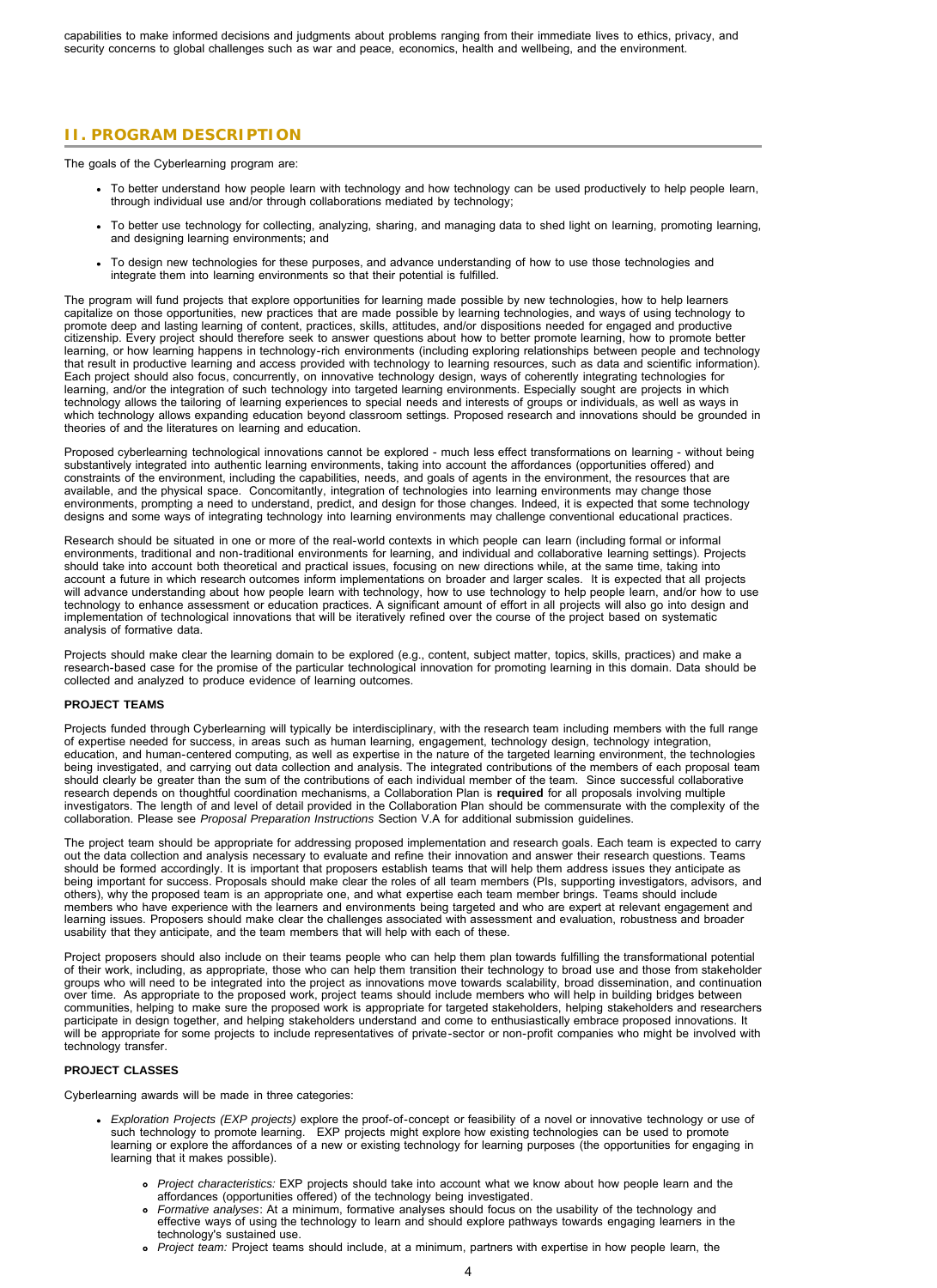targeted domain, the technology/ies being investigated, how to engage and sustain the engagement of learners, and how to collect and analyze data that can inform about usability and effectiveness. Such expertise may reside in a single PI and his/her advisory committee or may be distributed across co-PIs and an advisory committee. *Duration and funding*: EXP awards will be funded over a 2 or 3 year period for up to \$550,000 total.

- *Design and Implementation Projects (DIP projects)* will conduct research in the everyday environments in which people spend their lives, e.g., schools, homes, museums, parks, and the workplace. These projects might advance understanding<br>about how to more broadly or productively use technology that holds promise or how to coherently integr technological innovations that hold promise.
	- *Project characteristics:* Innovations should take into account not only what is known about how people learn but also how to sustain engagement over long periods of time, and proposers should make clear how their innovation addresses the needs and capabilities of targeted learners (or users). Innovations should also be designed taking into account real-world affordances (opportunities offered) and constraints of the targeted learning environment, including the people and resources that might be available. By later years of the project, leadership roles should be carried out by those who would naturally carry them out in the chosen learning environment.
	- *Formative analyses*: DIP project formative analyses should focus, at a minimum, on the usability of the technology, its effects on learning and/or engagement, and effective ways of integrating use of the technology into activities in the learning environment, including good practices for promoting learning and means of engaging learners in the technology's sustained and effective use. Data collection and analysis should answer questions about the design and efficacy of the proposed innovation as well as questions about learning with technology and the practicality and sustainability of using the technology within the targeted environment.
	- *Project team*: The project team should include the types of partners required for EXP projects and also partners with expertise in the capabilities of the targeted learners, the targeted learning domain, and the constraints and affordances (opportunities offered) of the targeted learning environment. As appropriate, the team should include representatives of stakeholder groups, to help the team plan towards broader use and deployment and/or organizations that will help with technology transfer. The team should also include teachers and/or mentors who would normally take on leadership responsibilities in targeted environments.
	- *Duration and funding:* DIP projects will be funded over a 4 or 5-year period up to a total of \$1,350,000 total.
- Integration and Deployment Projects (INDP Projects) should also be carried out in the everyday environments in which<br>people spend their lives, and like other types of projects, they will answer questions about learning and technology. These projects will build on research that has already shown the promise of some technology or set of technologies for promoting learning or advancing our understanding of learning. These projects might advance<br>understanding of how to more broadly or productively use technology that holds promise or how to coherently integ several technological innovations that hold promise.
	- *Project characteristics:* Proposed innovations should take into account the broad range of issues important to successful learning *and deployment*, including what is known about how people learn, how to engage and sustain engagement among learners, characteristics of the learner population and the targeted learning environments, and the preparation of those who will introduce and take on leadership responsibilities in promoting learning with the technology (e.g., teachers and mentors). These projects may be of several different types:
		- They may advance understanding of how to productively integrate a variety of established technologies to better promote learning or promote better learning in a target population and environment.
		- They may provide guidelines on extending the usage of some promising technology or technologies over a larger variety of learner populations, advancing understanding of how to better address learning needs of different populations.
		- They may provide guidelines on extending the usage of some promising technology or technologies over a larger variety of learning contexts, advancing understanding of learning processes that underlie disciplinary areas or the constraints and affordances (opportunities offered) of different environments for earning.
		- They may combine advances in two or more of these areas.
	- It is expected that technologies will be deployed and evaluated in a large variety of learning environments, that by the end of the project, the technology will be ready for technology transfer and commercialization, and that the guidelines proposed will be broadly applicable beyond the particular technology being deployed. By later years of the project, facilitation of technology use should be done by those who would naturally be the facilitators in the chosen learning environment (e.g., teachers, scout leaders, parents, peers).
	- *Formative analyses*: As for DIP projects, formative analyses should answer questions about usability, learning, effective and sustained use, as well as issues associated with scale-up, sustainability, workforce development, and long-term efficacy (as appropriate).
	- *Project team*: Of necessity, these projects will require broad partnerships, including the types of collaborators listed above and also collaborators who can advise about scale-up and sustainability issues. The team should also include collaborators who can provide guidance in helping facilitators learn to integrate the technology into learning activities. Planning toward scale up will require, for many projects, partnerships with school systems and other potential stakeholder groups. The project team should include the full range of partners needed to consider issues in all relevant areas. These teams should include representatives of stakeholder groups, and it is expected that PIs will negotiate formal collaboration relationships with school districts, museums, or other organizations that would potentially deploy the technology. It will usually be appropriate for these teams include representatives of organizations that will aid technology transfer.
	- *Duration and funding*: INDP awards will be for up to 5 years and up to \$2,500,000 total.

#### **IMPORTANT PROJECT CHARACTERISTICS**

The Cyberlearning program will fund a portfolio of projects representing exciting, potentially transformative research with potential for<br>high impact and significant advancement of the state of the art. Proposals should de learning experiences for a diverse population of learners. It will be appropriate for many proposals to include the development of innovative curricula or educational materials in addition to proposing technological innovations. Interdisciplinary (including collaborators from the arts and humanities), international, and/or academic-industry collaborations that promise to result in major science or engineering advances are welcome. The program seeks proposals from investigators at a broad range of learning institutions, including faculty at minority-serving and predominantly undergraduate institutions.

A successful research project should be potentially transformative; grounded in existing learning and education research; seek to<br>answer questions about learning with technology; measure learning gains, take into account a by this program will seed long-term research enterprises. The transformative potential of proposed projects may be many years out, so proposers should make clear what that potential is and the predicted time horizon.

#### **CYBERLEARNING RESOURCE NETWORK**

The Cyberlearning program anticipates creating a future resource network that will provide assessment, technology transfer, dissemination, and evaluation aid to Pls. This resource network will help Cyberlearning Pls collaborate to synthesize findings across<br>the Cyberlearning portfolio, will provide technical assistance to Cyberlearning projects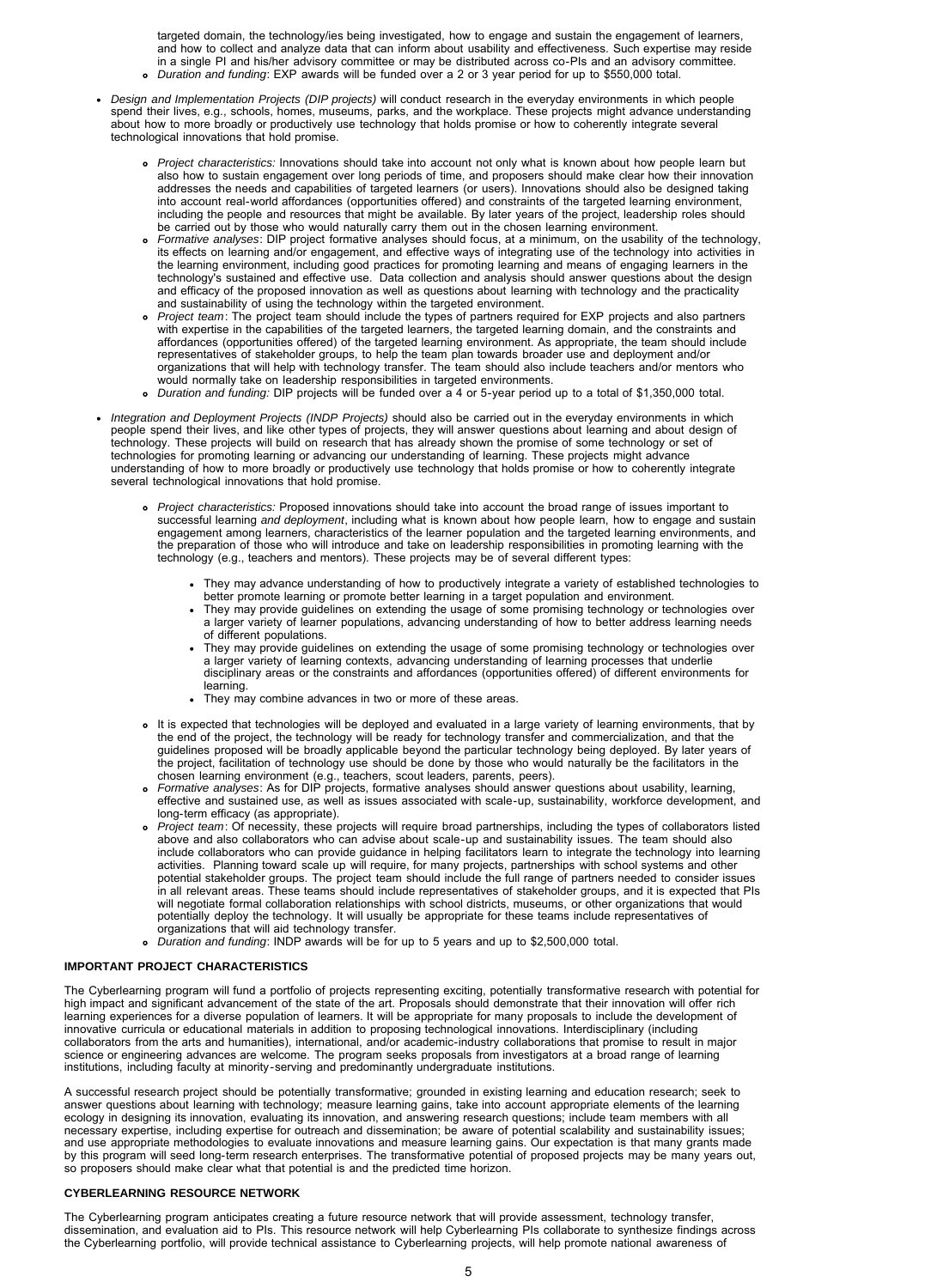research contributions from the Cyberlearning portfolio, and will help build the Cyberlearning community through PI and special interest meetings. All Cyberlearning projects will be required to share their proposals and findings with the resource network and other Cyberlearning PIs, to participate in annual PI meetings and synthesis, and to be responsive to requests for information from other Cyberlearning PIs and from the resource network.

### **REFERENCES**

Bell, Phillip, Bruce Lewenstein, Andrew W. Shouse, and Michael A. Feder (Eds.) (2009). *Learning Science in Informal Environments: People, Places, and Pursuits*. National Academies Press: Washington.

Bransford, John D., Ann L. Brown, and Rodney R. Cocking (2000). *How People Learn: Brain, Mind, Experience, and School.* Washington: National Academies Press.

Donovan, Suzanne and John D. Bransford (2005). *How Students Learn: History, Science, and Mathematics in the Classroom*. Washington: National Academies Press, Washington.

Greeno, J. G., Collins, A. M, and Resnick, L. (1996). Cognition and Learning. In D. Berliner and R. Calfee (Eds.). *Handbook of Educational Psychology* (pp. 15-46). New York: MacMillan.

NSF Taskforce on Cyberlearning (2008). *Fostering Learning in the Networked World: The Cyberlearning Opportunity and Challenge*. National Science Foundation. [http://www.nsf.gov/publications/pub\\_summ.jsp?ods\\_key=nsf08204](http://www.nsf.gov/publications/pub_summ.jsp?ods_key=nsf08204).

<span id="page-5-0"></span>Sawyer, Keith (Ed.) (2006). *Handbook of the Learning Sciences*, Cambridge, MA: Cambridge University Press.

# **III. AWARD INFORMATION**

<span id="page-5-1"></span>Contingent upon availability of funds, up to \$30 million will be available in FYs 2011 and 2012 combined to fund proposals submitted in response to this solicitation. The intention is to fund 14 to 18 EXPs, 7 to 12 DIPs, and 2 to 4 INDPs. It is expected that another solicitation during FY 2012 will request additional research proposals and Resource Network proposals.

# **IV. ELIGIBILITY INFORMATION**

#### **Organization Limit:**

None Specified

**PI Limit:**

None Specified

 **Limit on Number of Proposals per Organization:**

None Specified

#### **Limit on Number of Proposals per PI:** 3

 An individual may participate as PI or Co-PI in no more than three (3) proposals: **at most,** *two (2)* proposals in the Exploratory (EXP) and Design and Implementation (DIP) categories combined, and **at most,** *one (1)* proposal submitted in response to this solicitation in the Integration and Deployment Project category. *These eligibility* conditions will be strictly enforced. In the event that an individual exceeds this limit, proposals will be<br>accepted based on earliest date and time of proposal submission. Proposals that exceed the limit will be returned without review. *No exceptions will be made.*

# <span id="page-5-2"></span>**V. PROPOSAL PREPARATION AND SUBMISSION INSTRUCTIONS**

# **A. Proposal Preparation Instructions**

**Letters of Intent***(required):*A Letter of Intent (LOI) is **required** when an investigator (team), plans to submit an **Integration and Deployment Project (INDP)** proposal. LOIs are due on or before May 14, 2011. The LOI must contain (1) a proposed title; (2) the names of Principal Investigators and Co-Principal Investigators, including organizational affiliations and departments; (3) a list of the partnering institutions; (4) a brief synopsis (limited to 100 words) describing the proposed project in sufficient detail to permit selection of reviewers. LOIs will not be used to encourage or discourage the submission of full proposals. They will be used only to help NSF plan for the merit review process, and are nonbinding. Thus, changes may be made between the submission of the LOI and submission of the full proposal.

#### **Letter of Intent Preparation Instructions:**

When submitting a Letter of Intent for INDP through FastLane in response to this Program Solicitation please note the conditions outlined below:

- Sponsored Projects Office (SPO) Submission is not required when submitting Letters of Intent
- Submission of multiple Letters of Intent is not allowed

**Full Proposal Preparation Instructions:** Proposers may opt to submit proposals in response to this Program Solicitation via Grants.gov or via the NSF FastLane system.

Full proposals submitted via FastLane: Proposals submitted in response to this program solicitation should be prepared and submitted in accordance with the general guidelines contained in the NSF Grant Proposal Guide (GPG). The complete text of the GPG is available electronically on the NSF website at: [http://www.nsf.gov/publications/pub\\_summ.jsp?ods\\_key=gpg](http://www.nsf.gov/publications/pub_summ.jsp?ods_key=gpg). Paper copies of the GPG may be obtained from the NSF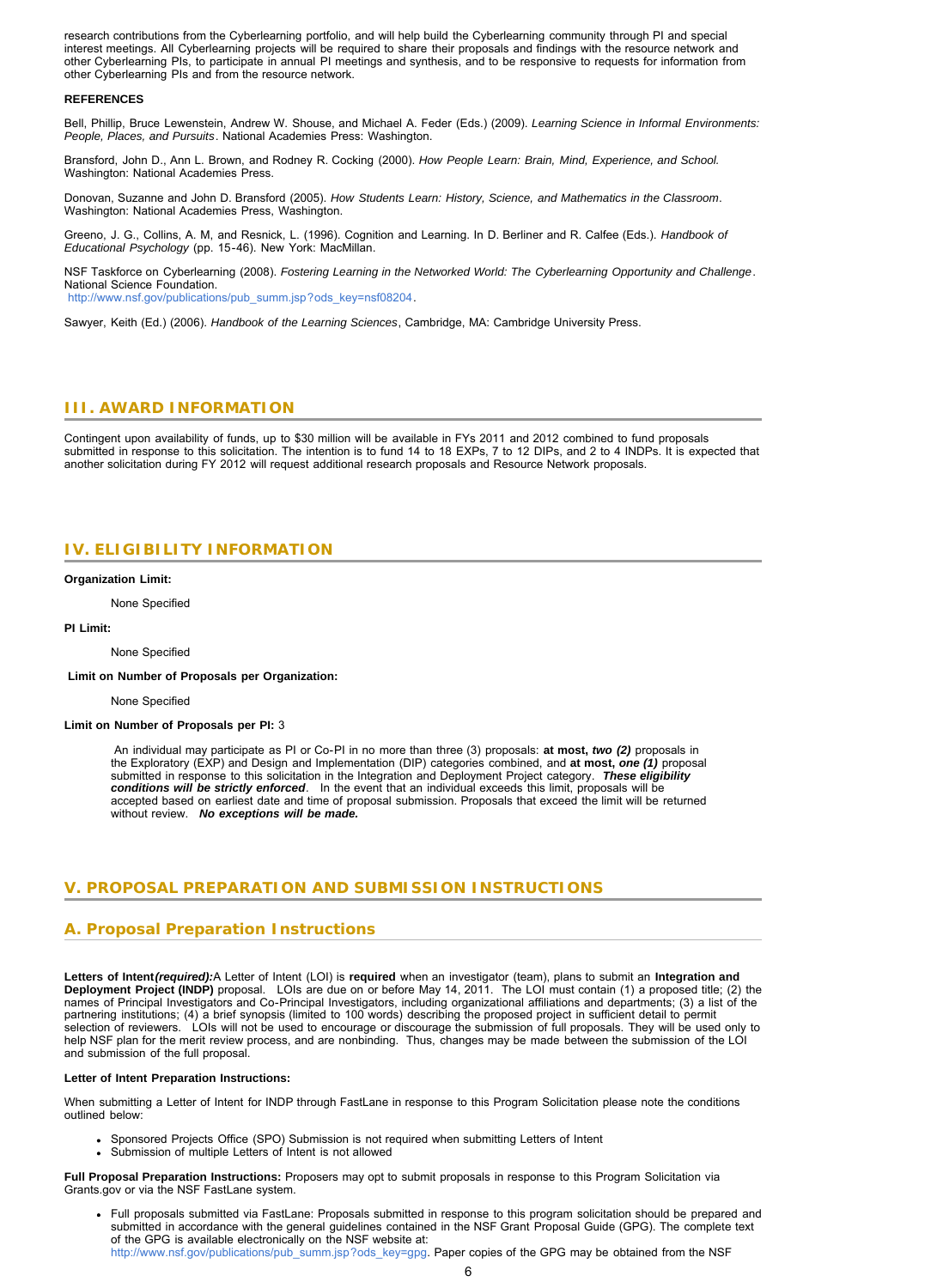Publications Clearinghouse, telephone (703) 292-7827 or by e-mail from [nsfpubs@nsf.gov.](mailto:nsfpubs@nsf.gov) Proposers are reminded to identify this program solicitation number in the program solicitation block on the NSF Cover Sheet For Proposal to the National Science Foundation. Compliance with this requirement is critical to determining the relevant proposal processing guidelines. Failure to submit this information may delay processing.

Full proposals submitted via Grants.gov: Proposals submitted in response to this program solicitation via Grants.gov should be prepared and submitted in accordance with the NSF Grants.gov Application Guide: A Guide for the Preparation and Submission of NSF Applications via Grants.gov. The complete text of the NSF Grants.gov Application Guide is available on the Grants.gov website and on the NSF website at: ([http://www.nsf.gov/publications/pub\\_summ.jsp?ods\\_key=grantsgovguide\)](http://www.nsf.gov/publications/pub_summ.jsp?ods_key=grantsgovguide). To obtain copies of the Application Guide and

Application Forms Package, click on the Apply tab on the Grants.gov site, then click on the Apply Step 1: Download a Grant Application Package and Application Instructions link and enter the funding opportunity number, (the program solicitation number without the NSF prefix) and press the Download Package button. Paper copies of the Grants.gov Application Guide also may be obtained from the NSF Publications Clearinghouse, telephone (703) 292-7827 or by e-mail from [nsfpubs@nsf.gov.](mailto:nsfpubs@nsf.gov)

In determining which method to utilize in the electronic preparation and submission of the proposal, please note the following:

Collaborative Proposals. All collaborative proposals submitted as separate submissions from multiple organizations must be submitted via the NSF FastLane system. Chapter II, Section D.4 of the Grant Proposal Guide provides additional information on collaborative proposals.

The following information SUPPLEMENTS (not replaces) the guidelines provided in the NSF Grant Proposal Guide (GPG) and the NSF Grants.gov Application Guide.

**Proposal Titles:** Proposal titles must begin with an acronym that indicates the categories in which proposals are being submitted, as follows

- Exploration Projects EXP
- Design and Implementation Projects DIP
- Integration and Deployment Projects INDP

The acronym should be followed with a colon then the title of the proposed project. If you submit a proposal as one in a set of collaborative proposals, the title of your proposal should begin with the acronym that indicates the project category, followed by a colon, then "Collaborative Research" followed by a colon, and then the project title. For example, if you are submitting an Exploration Project, the title of each collaborative proposal would be **EXP:Collaborative Research: Project Title.** 

**Project Summary:** The Project Summary must include an explicit description of both the Intellectual Merit and Broader Impacts of the activities proposed, preferably in separate paragraphs titled "Intellectual Merit" and "Broader Impacts".

**Project Description:** Project Descriptions should include the following sections:

#### *Vision and Goals*.

Describe:

- 
- The theories of learning investigators are drawing from. Learning objectives: what learners are expected to learn and how the proposed innovation or its
- integration into the learning environment is expected to promote that learning. The population of learners, including any needs, abilities or interests relevant to achieving the learning objectives.
- How the proposed innovation is matched to the needs, abilities, and interests of targeted learners.
- Because deep understanding and facile capabilities emerge only over long periods of time, how the
- proposed innovation or its integration into some learning environment is expected to sustain engagement.

#### *Research Plan and Outcomes.*

With appropriate references to the literature, describe the research questions to be answered through your research and a comprehensive research plan to answer them. Make clear the learning domain to be explored (e.g.,<br>content, subject matter, topics, skills, practices), and make a research-based case for the promise of the par technological innovation for promoting learning in this domain. Describe the data to be gathered and analytic<br>approaches to be taken to analyze the data. It is anticipated that technological innovations will be iteratively methodology you will use, including means to assess learning and engagement. Describe the project outcomes you expect to generate, including products. Discuss how you will collect and analyze data to supply evidence of learning outcomes.

#### *Innovation Outcomes (For DIP and INDP projects ONLY).*

Describe how the proposed innovations and ways of integrating them into the learning environment take into account the environmental and human factors important to learner success (e.g., the cognitive, developmental, affective, and social needs of learners, the cultural milieu in which the learning technologies will be used, and the capabilities and expectations of human agents in the environment). All claims about the appropriateness of the proposed innovation should be supported with evidence from the literature.

**Collaboration Plan.**

A Collaboration Plan is **required** for all proposals involving multiple investigators. The length of and degree of detail provided in the Collaboration Plan should be commensurate with the complexity of the proposed project. Collaboration Plans should be included at the end of the Project Description in a section entitled "Collaboration Plan", and up to 3 additional pages are allowed for Collaboration Plans. The Collaboration Plan should describe:

- the specific roles of the project participants in all organizations involved;
- information on how the project will be managed across all the investigators, institutions, and/or disciplines;
- identification of the specific coordination mechanisms that will enable cross-investigator, cross-institution, and/or cross-discipline scientific integration (e.g., yearly workshops, graduate student exchange, project meetings at conferences, use of videoconferencing resources or social media technologies, software repositories, etc.); and
- specific references to budget line items that support collaboration and coordination mechanisms.

#### **Supplementary Documents:**

In the Supplementary Documents Section, upload the following information where relevant:

1. *List of Project Personnel and Partner Institutions (Note - In collaborative proposals, only the lead institution should provide this information),*

Provide current, accurate information for all personnel and institutions involved in the project. NSF staff will use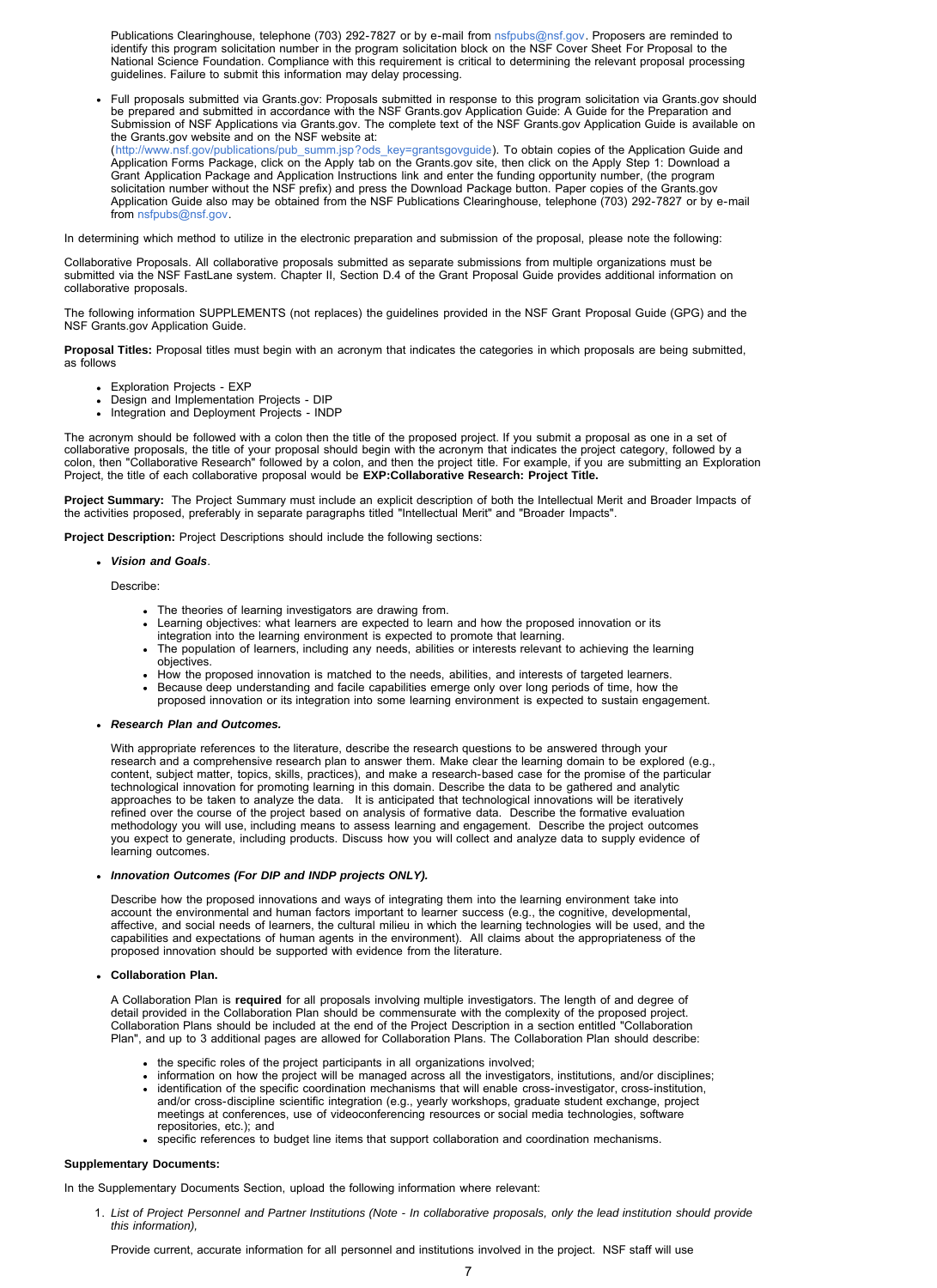this information in the merit review process to manage conflicts of interest. The list should include all PIs, Co-PIs, Senior Personnel, paid/unpaid Consultants or Collaborators, Subawardees, Postdocs, and project-level advisory committee members. This list should be numbered and include (in this order) Full name, Organization(s), and Role in the project, with each item separated by a semi-colon. Each person listed should start a new numbered line. For example:

- 1. Mary Smith; XYZ University; PI
- 2. John Jones; University of PQR; Senior Personnel
- 3. Jane Brown; XYZ University; Postdoc
- 4. Bob Adams; ABC Inc.; Paid Consultant
- 5. Mary White; Welldone Institution; Unpaid Collaborator
- 6. Tim Green; ZZZ University; Subawardee
- 2. *Post Doctoral Mentoring Plan (if applicable)*

Proposals that include funding to support postdoctoral researchers must include a Postdoctoral Researcher Mentoring Plan as a supplementary document.

# <span id="page-7-0"></span>**B. Budgetary Information**

**Cost Sharing:** Inclusion of voluntary committed cost sharing is prohibited

# <span id="page-7-1"></span>**C. Due Dates**

**Letter of Intent Due Date(s)** *(required)* (due by 5 p.m. proposer's local time)*:*

May 14, 2011

Required for Integration and Deployment Projects ONLY

**Full Proposal Deadline(s)** (due by 5 p.m. proposer's local time):

January 17, 2011

Exploration Projects (EXP)

January 17, 2011

Design and Implementation Projects (DIP)

July 14, 2011

Integration and Deployment Projects (INDP)

## <span id="page-7-2"></span>**D. FastLane/Grants.gov Requirements**

#### **For Proposals Submitted Via FastLane:**

Detailed technical instructions regarding the technical aspects of preparation and submission via FastLane are available at:<br>[https://www.fastlane.nsf.gov/a1/newstan.htm.](https://www.fastlane.nsf.gov/a1/newstan.htm) For FastLane user support, call the FastLane Help De e-mail [fastlane@nsf.gov.](mailto:fastlane@nsf.gov) The FastLane Help Desk answers general technical questions related to the use of the FastLane system. Specific questions related to this program solicitation should be referred to the NSF program staff contact(s) listed in Section VIII of this funding opportunity.

*Submission of Electronically Signed Cover Sheets.* The Authorized Organizational Representative (AOR) must electronically sign the proposal Cover Sheet to submit the required proposal certifications (see Chapter II, Section C of the Grant Proposal Guide for a listing of the certifications). The AOR must provide the required electronic certifications within five working days following the electronic submission of the proposal. Further instructions regarding this process are available on the FastLane Website at:<https://www.fastlane.nsf.gov/fastlane.jsp>.

#### **For Proposals Submitted Via Grants.gov:**

Before using Grants.gov for the first time, each organization must register to create an institutional profile. Once registered,<br>the applicant's organization can then apply for any federal grant on the Grants.gov website. Community User Guide is a comprehensive reference document that provides technical information about Grants.gov. Proposers can download the User Guide as a Microsoft Word document or as a PDF document. The Grants.gov User Guide is available at: <http://www.grants.gov/CustomerSupport>. In addition, the NSF Grants.gov Application Guide provides additional technical guidance regarding preparation of proposals via Grants.gov. For Grants.gov user support, contact the Grants.gov Contact Center at 1-800-518-4726 or by email: [support@grants.gov](mailto:support@grants.gov). The Grants.gov Contact Center answers general technical questions related to the use of Grants.gov. Specific questions related to this program solicitation should<br>be referred to the NSF program staff contact(s) listed in Section VIII of this solicitation.

*Submitting the Proposal:* Once all documents have been completed, the Authorized Organizational Representative (AOR) must submit the application to Grants.gov and verify the desired funding opportunity and agency to which the application is submitted. The AOR must then sign and submit the application to Grants.gov. The completed application will be transferred to the NSF FastLane system for further processing.

# <span id="page-7-3"></span>**VI. NSF PROPOSAL PROCESSING AND REVIEW PROCEDURES**

Proposals received by NSF are assigned to the appropriate NSF program where they will be reviewed if they meet NSF proposal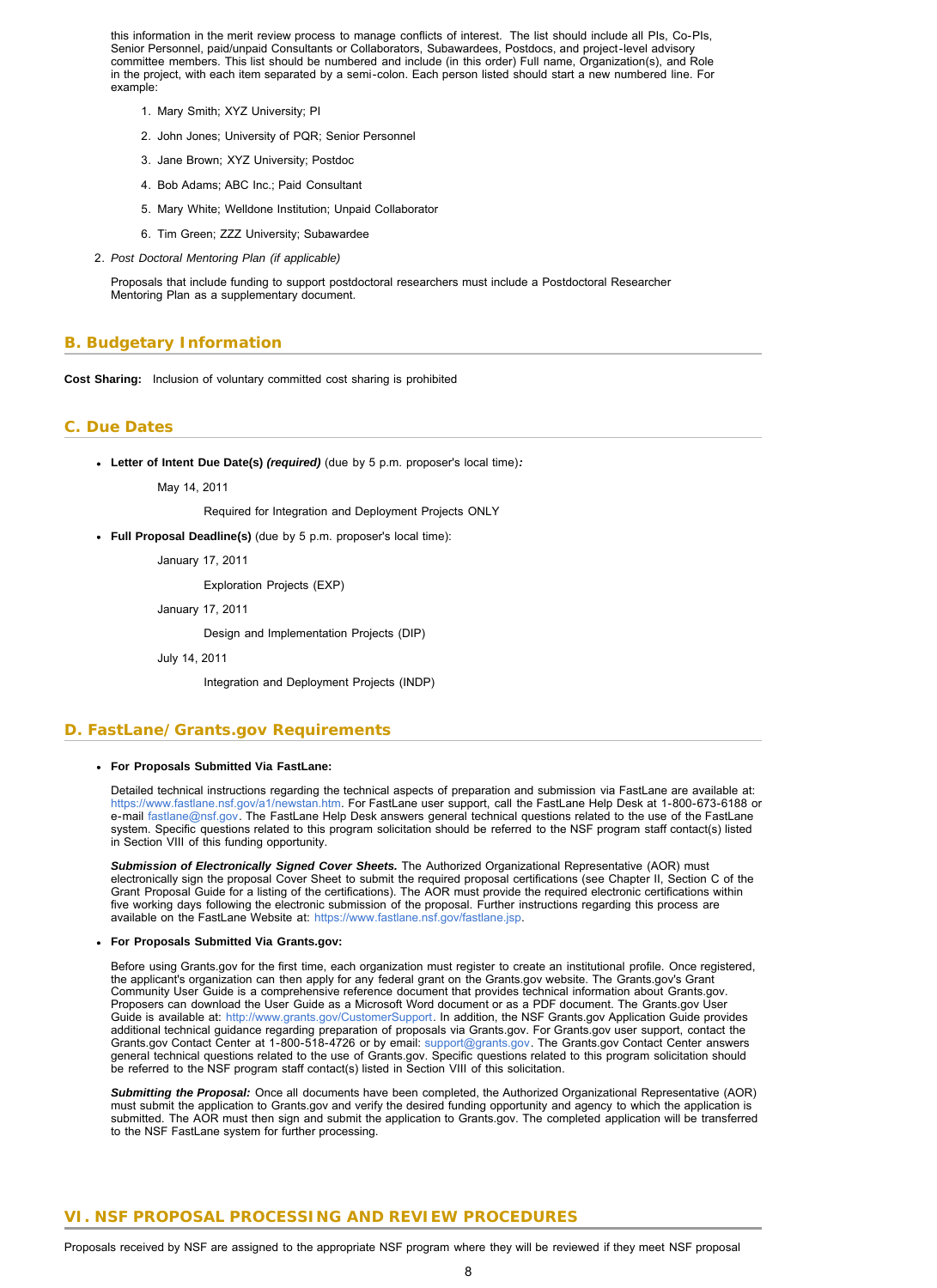preparation requirements. All proposals are carefully reviewed by a scientist, engineer, or educator serving as an NSF Program Officer, and usually by three to ten other persons outside NSF who are experts in the particular fields represented by the proposal. These reviewers are selected by Program Officers charged with the oversight of the review process. Proposers are invited to suggest names of persons they believe are especially well qualified to review the proposal and/or persons they would prefer not review the proposal. These suggestions may serve as one source in the reviewer selection process at the Program Officer's<br>discretion. Submission of such names, however, is optional. Care is taken to ensure that reviewers h the proposal.

# <span id="page-8-0"></span>**A. NSF Merit Review Criteria**

All NSF proposals are evaluated through use of the two National Science Board (NSB)-approved merit review criteria: intellectual merit and the broader impacts of the proposed effort. In some instances, however, NSF will employ additional criteria as required to highlight the specific objectives of certain programs and activities.

The two NSB-approved merit review criteria are listed below. The criteria include considerations that help define them. These considerations are suggestions and not all will apply to any given proposal. While proposers must address both merit review criteria, reviewers will be asked to address only those considerations that are relevant to the proposal being considered and for which the reviewer is qualified to make judgements.

**What is the intellectual merit of the proposed activity?**<br>How important is the proposed activity to advancing knowledge and understanding within its own field or across<br>different fields? How well qualified is the proposer reviewer will comment on the quality of the prior work.) To what extent does the proposed activity suggest and explore creative, original, or potentially transformative concepts? How well conceived and organized is the proposed activity? Is there sufficient access to resources?

#### **What are the broader impacts of the proposed activity?**

How well does the activity advance discovery and understanding while promoting teaching, training, and learning? How well does the proposed activity broaden the participation of underrepresented groups (e.g., gender, ethnicity, disability, geographic, etc.)? To what extent will it enhance the infrastructure for research and education, such as facilities, instrumentation, networks, and partnerships? Will the results be disseminated broadly to enhance scientific and technological understanding? What may be the benefits of the proposed activity to society?

Examples illustrating activities likely to demonstrate broader impacts are available electronically on the NSF website at: [http://www.nsf.gov/pubs/gpg/broaderimpacts.pdf.](http://www.nsf.gov/pubs/gpg/broaderimpacts.pdf)

Mentoring activities provided to postdoctoral researchers supported on the project, as described in a one-page supplementary document, will be evaluated under the Broader Impacts criterion.

NSF staff also will give careful consideration to the following in making funding decisions:

#### *Integration of Research and Education*

One of the principal strategies in support of NSF's goals is to foster integration of research and education through the programs, projects, and activities it supports at academic and research institutions. These institutions provide abundant opportunities where individuals may concurrently assume responsibilities as researchers, educators, and<br>students and where all can engage in joint efforts that infuse education with the excitement of discovery and research through the diversity of learning perspectives.

#### *Integrating Diversity into NSF Programs, Projects, and Activities*

Broadening opportunities and enabling the participation of all citizens -- women and men, underrepresented minorities, and persons with disabilities -- is essential to the health and vitality of science and engineering. NSF is committed to this principle of diversity and deems it central to the programs, projects, and activities it considers and supports.

#### **Additional Review Criteria:**

For Design and Implementation Projects (DIP) and Implementation and Deployment Projects (IMDP) only, reviewers will be<br>asked to comment on the extent to which the project scope justifies the level of investment requested, which the Collaboration Plan (if required) adequately demonstrates that the participating investigators will work synergistically to accomplish the project objectives.

# <span id="page-8-1"></span>**B. Review and Selection Process**

Proposals submitted in response to this program solicitation will be reviewed by Ad hoc Review and/or Panel Review.

Reviewers will be asked to formulate a recommendation to either support or decline each proposal. The Program Officer assigned to manage the proposal's review will consider the advice of reviewers and will formulate a recommendation.

After scientific, technical and programmatic review and consideration of appropriate factors, the NSF Program Officer recommends to the cognizant Division Director whether the proposal should be declined or recommended for award. NSF is striving to be able to tell applicants whether their proposals have been declined or recommended for funding within six months. The time interval begins on<br>the deadline or target date, or receipt date, whichever is later. The interval ends when the Officer's recommendation.

A summary rating and accompanying narrative will be completed and submitted by each reviewer. In all cases, reviews are treated as confidential documents. Verbatim copies of reviews, excluding the names of the reviewers, are sent to the Principal Investigator/Project Director by the Program Officer. In addition, the proposer will receive an explanation of the decision to award or decline funding.

<span id="page-8-2"></span>In all cases, after programmatic approval has been obtained, the proposals recommended for funding will be forwarded to the Division of Grants and Agreements for review of business, financial, and policy implications and the processing and issuance of a grant or other agreement. Proposers are cautioned that only a Grants and Agreements Officer may make commitments, obligations or awards on behalf of NSF or authorize the expenditure of funds. No commitment on the part of NSF should be inferred from<br>technical or budgetary discussions with a NSF Program Officer. A Principal Investigator or organiza personnel commitments in the absence of a grant or cooperative agreement signed by the NSF Grants and Agreements Officer does so at their own risk.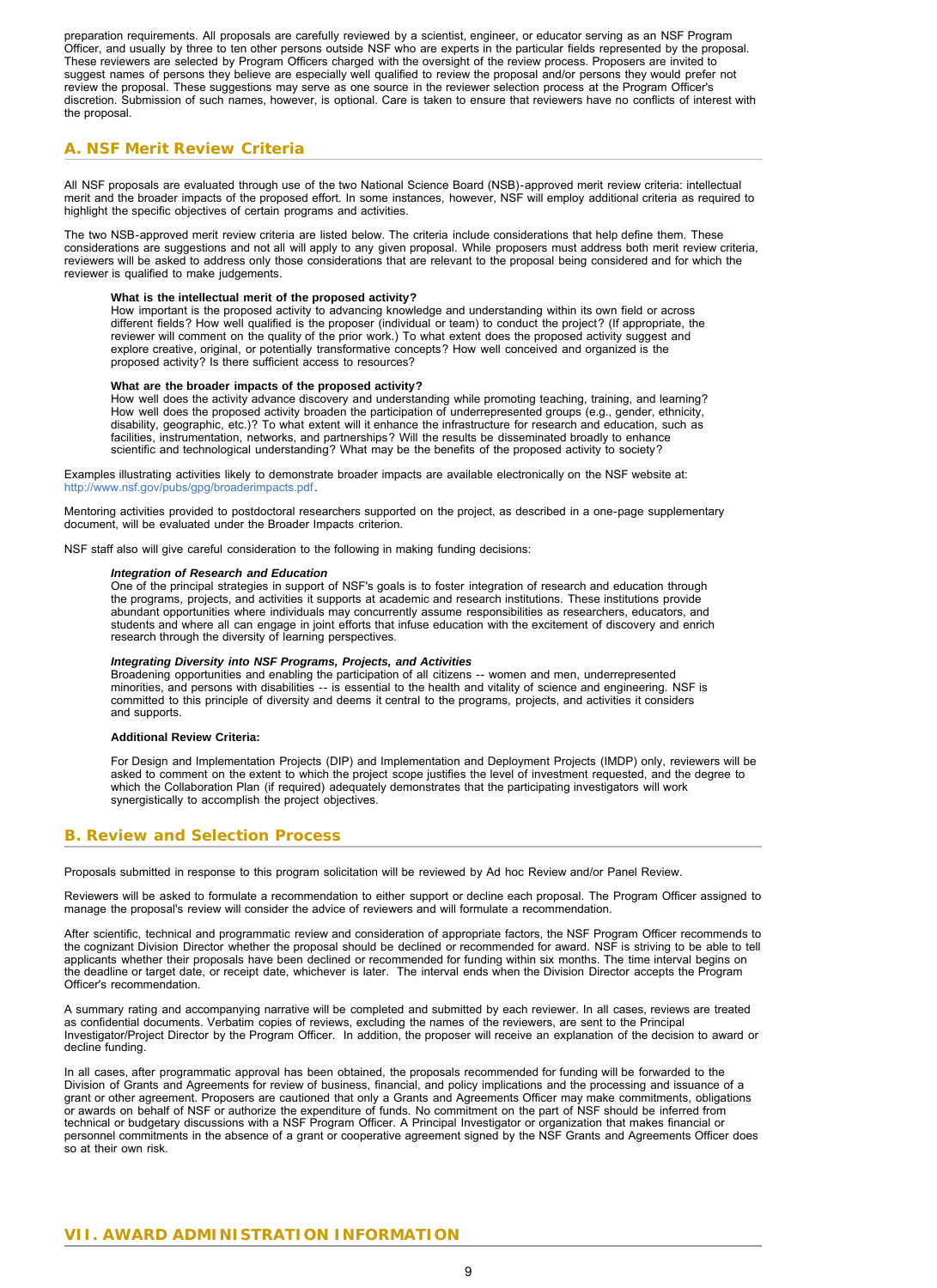<span id="page-9-0"></span>Notification of the award is made to *the submitting organization* by a Grants Officer in the Division of Grants and Agreements. Organizations whose proposals are declined will be advised as promptly as possible by the cognizant NSF Program administering the program. Verbatim copies of reviews, not including the identity of the reviewer, will be provided automatically to the Principal Investigator. (See Section VI.B. for additional information on the review process.)

# <span id="page-9-1"></span>**B. Award Conditions**

An NSF award consists of: (1) the award letter, which includes any special provisions applicable to the award and any numbered amendments thereto; (2) the budget, which indicates the amounts, by categories of expense, on which NSF has based its support (or otherwise communicates any specific approvals or disapprovals of proposed expenditures); (3) the proposal referenced in the award letter; (4) the applicable award conditions, such as Grant General Conditions (GC-1); \* or Research Terms and Conditions \* and (5) any announcement or other NSF issuance that may be incorporated by reference in the award letter. Cooperative agreements also are administered in accordance with NSF Cooperative Agreement Financial and Administrative Terms and Conditions (CA-FATC) and the applicable Programmatic Terms and Conditions. NSF awards are electronically signed by an NSF Grants and Agreements Officer and transmitted electronically to the organization via e-mail.

\*These documents may be accessed electronically on NSF's Website at

[http://www.nsf.gov/awards/managing/award\\_conditions.jsp?org=NSF](http://www.nsf.gov/awards/managing/award_conditions.jsp?org=NSF). Paper copies may be obtained from the NSF Publications Clearinghouse, telephone (703) 292-7827 or by e-mail from [nsfpubs@nsf.gov.](mailto:nsfpubs@nsf.gov)

More comprehensive information on NSF Award Conditions and other important information on the administration of NSF awards is contained in the NSF *Award & Administration Guide* (AAG) Chapter II, available electronically on the NSF Website at [http://www.nsf.gov/publications/pub\\_summ.jsp?ods\\_key=aag](http://www.nsf.gov/publications/pub_summ.jsp?ods_key=aag).

# <span id="page-9-2"></span>**C. Reporting Requirements**

For all multi-year grants (including both standard and continuing grants), the Principal Investigator must submit an annual project report to the cognizant Program Officer at least 90 days before the end of the current budget period. (Some programs or awards require more frequent project reports). Within 90 days after expiration of a grant, the PI also is required to submit a final project report, and a project outcomes report for the general public.

Failure to provide the required annual or final project reports, or the project outcomes report will delay NSF review and processing of<br>any future funding increments as well as any pending proposals for that PI. PIs should in advance to assure availability of required data.

PIs are required to use NSF's electronic project-reporting system, available through FastLane, for preparation and submission of annual and final project reports. Such reports provide information on activities and findings, project participants (individual and organizational) publications; and, other specific products and contributions. PIs will not be required to re-enter information previously provided, either with a proposal or in earlier updates using the electronic system. Submission of the report via FastLane constitutes certification by the PI that the contents of the report are accurate and complete. The project outcomes report must be prepared and submitted using Research.gov. This report serves as a brief summary, prepared specifically for the public, of the nature and outcomes of the project. This report will be posted on the NSF website exactly as it is submitted by the PI.

# <span id="page-9-3"></span>**VIII. AGENCY CONTACTS**

General inquiries regarding this program should be made to:

- Janet Kolodner, CISE, 1125, telephone: (703) 292-8930, email: *jkolodne@nsf.gov*
- Gregg Solomon, EHR, 855, telephone: (703) 292-8333, email: [gesolomo@nsf.gov](mailto:gesolomo@nsf.gov)
- Brett Pelham, SBE, 955, telephone: (703) 292-7878, email: [bpelham@nsf.gov](mailto:bpelham@nsf.gov)
- Joan Peckham, OCI, 1145, telephone: (703) 292-7344, email: [jpeckham@nsf.gov](mailto:jpeckham@nsf.gov)

For questions related to the use of FastLane, contact:

• FastLane Help Desk, telephone: 1-800-673-6188; e-mail: [fastlane@nsf.gov.](mailto:fastlane@nsf.gov)

For questions relating to Grants.gov contact:

Grants.gov Contact Center: If the Authorized Organizational Representatives (AOR) has not received a confirmation message from Grants.gov within 48 hours of submission of application, please contact via telephone: 1-800-518-4726; email: [support@grants.gov](mailto:support@grants.gov).

In addition to the Program Officers identified as points of contact above, the following Program Officers also support the program:

- Pamela Jennings, CISE, (703) 292- 8491, [pajennin@nsf.gov,](mailto:pajennin@nsf.gov) Room 1125
- Lee Zia, EHR, (703) 292-5140, Izia@nsf.gov, Room 835
- Soo-Siang Lim, SBE, (703) 292-7878, [slim@nsf.gov,](mailto:slim@nsf.gov) Room 995

**NOTE: BECAUSE CYBERLEARNING PROPOSALS ARE DUE CLOSE TO JANUARY 18TH, NEW GPG REQUIREMENTS ARE IN EFFECT. ALL CYBERLEARNING PROPOSALS MUST INCLUDE A DATA MANAGEMENT PLAN OR THEY WILL BE RETURNED BY THE SYSTEM WITHOUT REVIEW.** For more information about data management plans, see GPG rules in [Chapter](http://www.nsf.gov/pubs/policydocs/pappguide/nsf11001/gpg_2.jsp#IIC2j) [II.C.2.j:](http://www.nsf.gov/pubs/policydocs/pappguide/nsf11001/gpg_2.jsp#IIC2j) Special Information and Supplementary Documentation.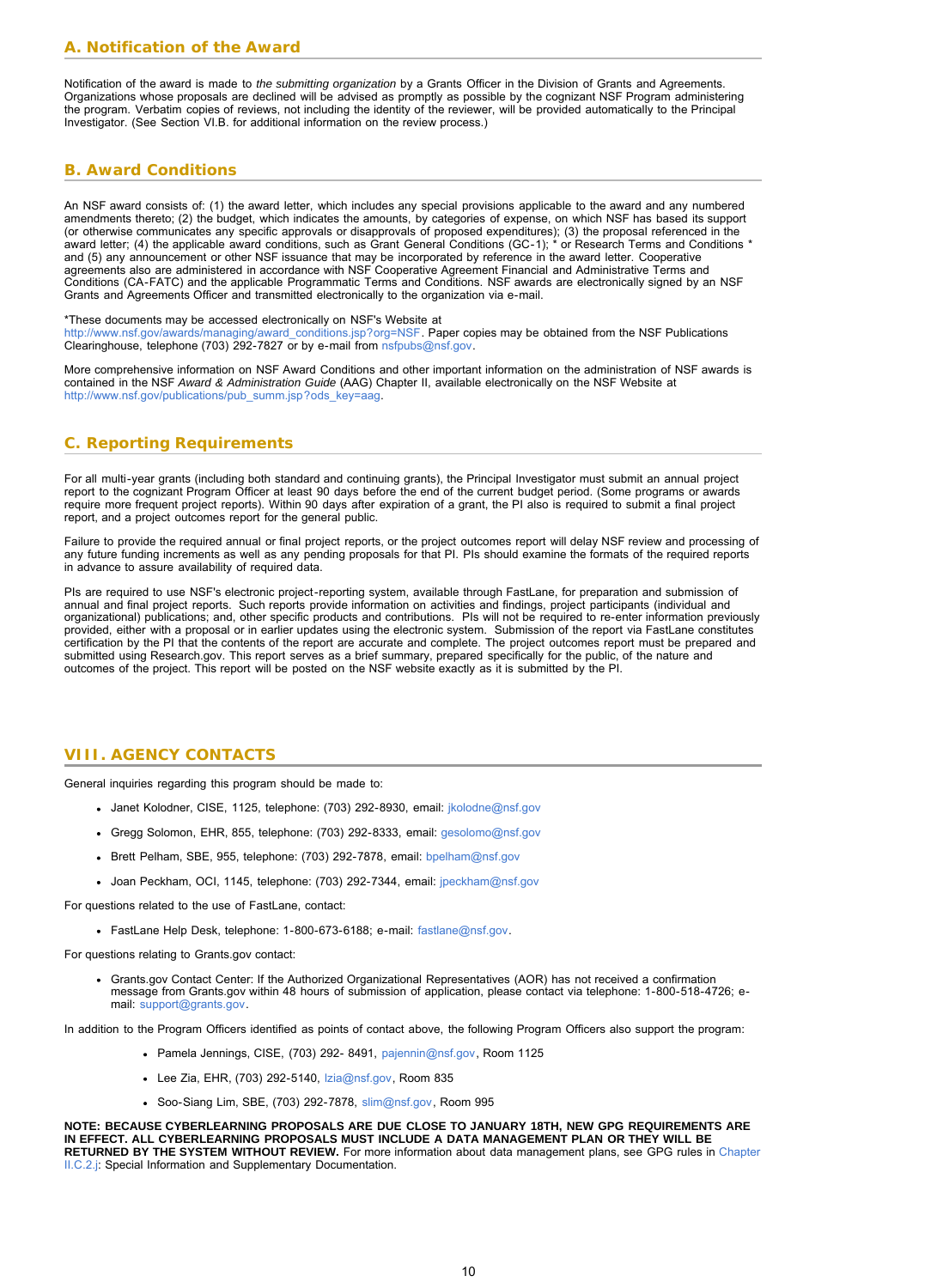# <span id="page-10-0"></span>**IX. OTHER INFORMATION**

The NSF Website provides the most comprehensive source of information on NSF Directorates (including contact information), programs and funding opportunities. Use of this Website by potential proposers is strongly encouraged. In addition, National Science Foundation Update is a free e-mail subscription service designed to keep potential proposers and other interested parties apprised of new NSF funding opportunities and publications, important changes in proposal and award policies and procedures, and upcoming NSF Regional Grants Conferences. Subscribers are informed through e-mail when new publications are issued that match their identified interests. Users can subscribe to this service by clicking the "Get NSF Updates by Email" link on the [NSF web site.](http://www.nsf.gov/)

Grants.gov provides an additional electronic capability to search for Federal government-wide grant opportunities. NSF funding opportunities may be accessed via this new mechanism. Further information on Grants.gov may be obtained at [http://www.grants.gov.](http://www.grants.gov/)

# **ABOUT THE NATIONAL SCIENCE FOUNDATION**

The National Science Foundation (NSF) is an independent Federal agency created by the National Science Foundation Act of 1950,<br>as amended (42 USC 1861-75). The Act states the purpose of the NSF is "to promote the progress

NSF funds research and education in most fields of science and engineering. It does this through grants and cooperative agreements<br>to more than 2,000 colleges, universities, K-12 school systems, businesses, informal scienc organizations throughout the US. The Foundation accounts for about one-fourth of Federal support to academic institutions for basic research.

NSF receives approximately 40,000 proposals each year for research, education and training projects, of which approximately 11,000 are funded. In addition, the Foundation receives several thousand applications for graduate and postdoctoral fellowships. The agency operates no laboratories itself but does support National Research Centers, user facilities, certain oceanographic vessels and Antarctic research stations. The Foundation also supports cooperative research between universities and industry, US participation in international scientific and engineering efforts, and educational activities at every academic level.

*Facilitation Awards for Scientists and Engineers with Disabilities* provide funding for special assistance or equipment to enable persons with disabilities to work on NSF-supported projects. See Grant Proposal Guide Chapter II, Section D.2 for instructions regarding preparation of these types of proposals.

The National Science Foundation has Telephonic Device for the Deaf (TDD) and Federal Information Relay Service (FIRS) capabilities that enable individuals with hearing impairments to communicate with the Foundation about NSF programs, employment or general information. TDD may be accessed at (703) 292-5090 and (800) 281-8749, FIRS at (800) 877-8339.

The National Science Foundation Information Center may be reached at (703) 292-5111.

The National Science Foundation promotes and advances scientific progress in the United States by competitively awarding grants and cooperative agreements for research and education in the sciences, mathematics, and engineering.

To get the latest information about program deadlines, to download copies of NSF publications, and to access abstracts of awards, visit the NSF Website at [http://www.nsf.gov](http://www.nsf.gov/)

| • Location:                                            | 4201 Wilson Blvd. Arlington, VA 22230 |  |  |  |  |  |  |
|--------------------------------------------------------|---------------------------------------|--|--|--|--|--|--|
| • For General Information<br>(NSF Information Center): | $(703)$ 292-5111                      |  |  |  |  |  |  |
| • TDD (for the hearing-impaired):                      | (703) 292-5090                        |  |  |  |  |  |  |
| • To Order Publications or Forms:                      |                                       |  |  |  |  |  |  |
| Send an e-mail to:                                     | nsfpubs@nsf.gov                       |  |  |  |  |  |  |
| or telephone:                                          | (703) 292-7827                        |  |  |  |  |  |  |
| • To Locate NSF Employees:                             | (703) 292-5111                        |  |  |  |  |  |  |

# **PRIVACY ACT AND PUBLIC BURDEN STATEMENTS**

The information requested on proposal forms and project reports is solicited under the authority of the National Science Foundation Act of 1950, as amended. The information on proposal forms will be used in connection with the selection of qualified proposals;<br>and project reports submitted by awardees will be used for program evaluation and reporting w Congress. The information requested may be disclosed to qualified reviewers and staff assistants as part of the proposal review process; to proposer institutions/grantees to provide or obtain data regarding the proposal review process, award decisions, or the administration of awards; to government contractors, experts, volunteers and researchers and educators as necessary to complete<br>assigned work; to other government agencies or other entities needing information regarding ap joint application review process, or in order to coordinate programs or policy; and to another Federal agency, court, or party in a<br>court or Federal administrative proceeding if the government is a party. Information about the Reviewer file and used to select potential candidates to serve as peer reviewers or advisory committee members. See Systems of Records, NSF-50, "Principal Investigator/Proposal File and Associated Records," 69 Federal Register 26410 (May 12, 2004), and<br>NSF-51, "Reviewer/Proposal File and Associated Records, " 69 Federal Register 26410 (May 12, information is voluntary. Failure to provide full and complete information, however, may reduce the possibility of receiving an award.

An agency may not conduct or sponsor, and a person is not required to respond to, an information collection unless it displays a valid Office of Management and Budget (OMB) control number. The OMB control number for this collection is 3145-0058. Public reporting burden for this collection of information is estimated to average 120 hours per response, including the time for reviewing instructions. Send comments regarding the burden estimate and any other aspect of this collection of information, including suggestions for reducing this burden, to: